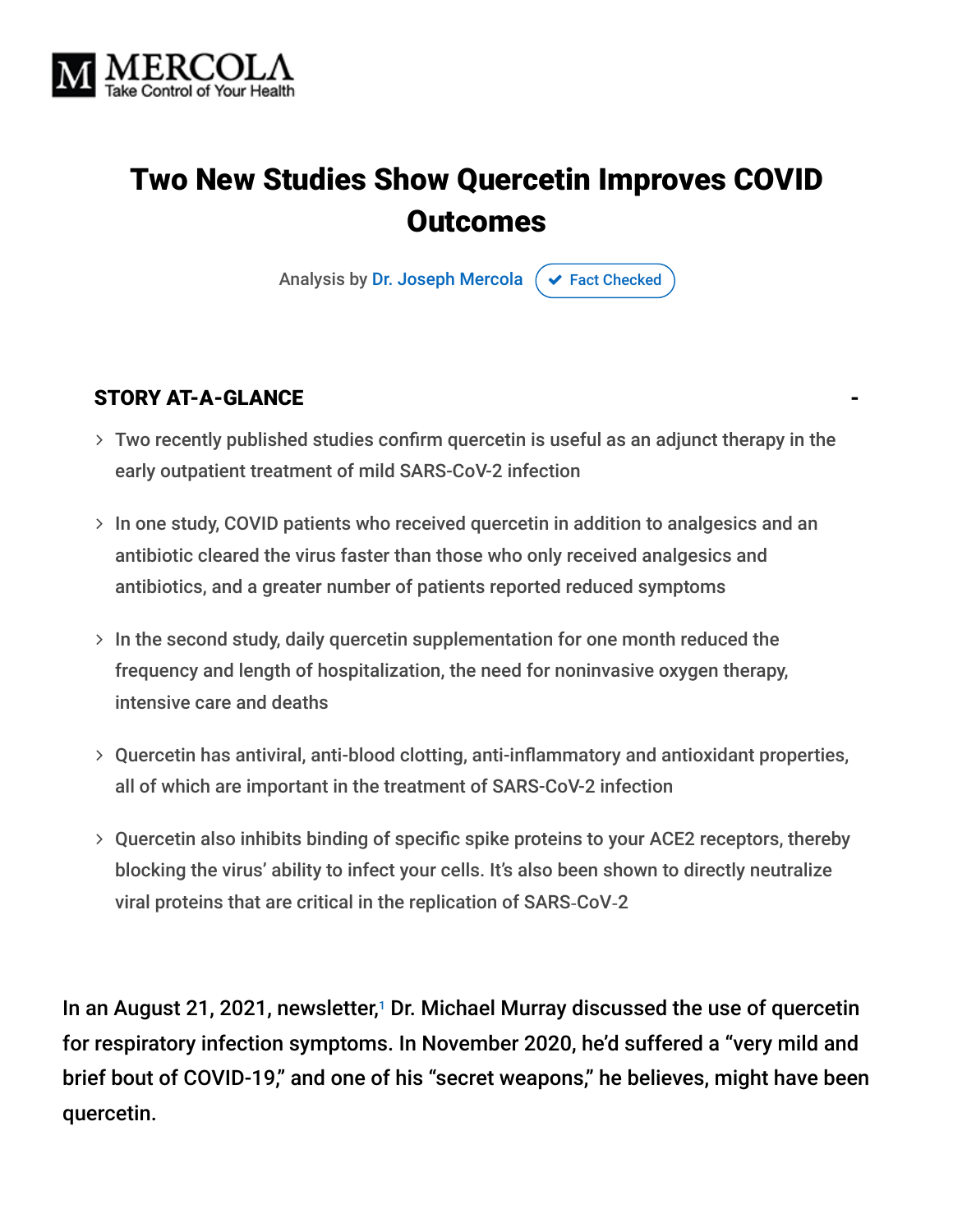He also recounts an anecdotal story of a friend who developed suspicious respiratory symptoms. His friend had been taking a number of supplements said to offer protection, but was still feeling awful.

As it turns out, the one thing he'd not taken was quercetin, and as soon as he did, that same day, his symptoms started to dissipate. This experience, Murray says, "is consistent with the results from two clinical trials" that were recently published.

Quercetin seems to be a safe, far less expensive, and easier-to-obtain alternative to hydroxychloroquine, and it works by a similar mechanism, driving zinc into the cells to stop viral replication.

### Statistical Improvement in Clinical Outcomes

In the first study,<sup>2</sup> 42 COVID-19 outpatients were divided into two groups. One group of 21 patients received standard medical therapy consisting of analgesics and an antibiotic (acetaminophen 500-milligram (mg) to 1,000-mg dose if body temperature was higher than 37.5 degrees  $C - 99.5 F -$  with a maximum daily dosage of 3 grams, and 500 mg azithromycin for three consecutive days).

The other group of 21 patients received standard therapy plus the equivalent of 600 mg of quercetin per day (divided into three doses) for seven days, followed by another seven-day course of 400 mg of quercetin per day (divided into two doses).

The quercetin used was a brand name formulated with sunflower lecithin, which has been demonstrated to increase absorption in the gut by as much as 20 times, compared to pure quercetin formulations.

The main outcomes being evaluated were virus clearance and symptoms. After one week of treatment, 16 of the 21 patients in the quercetin group tested negative for SARS-CoV-2 and 12 reported that all symptoms had diminished.

In the standard care group, only two tested negative and four had partially improved symptoms. By the end of Week 2, the five remaining patients in the quercetin group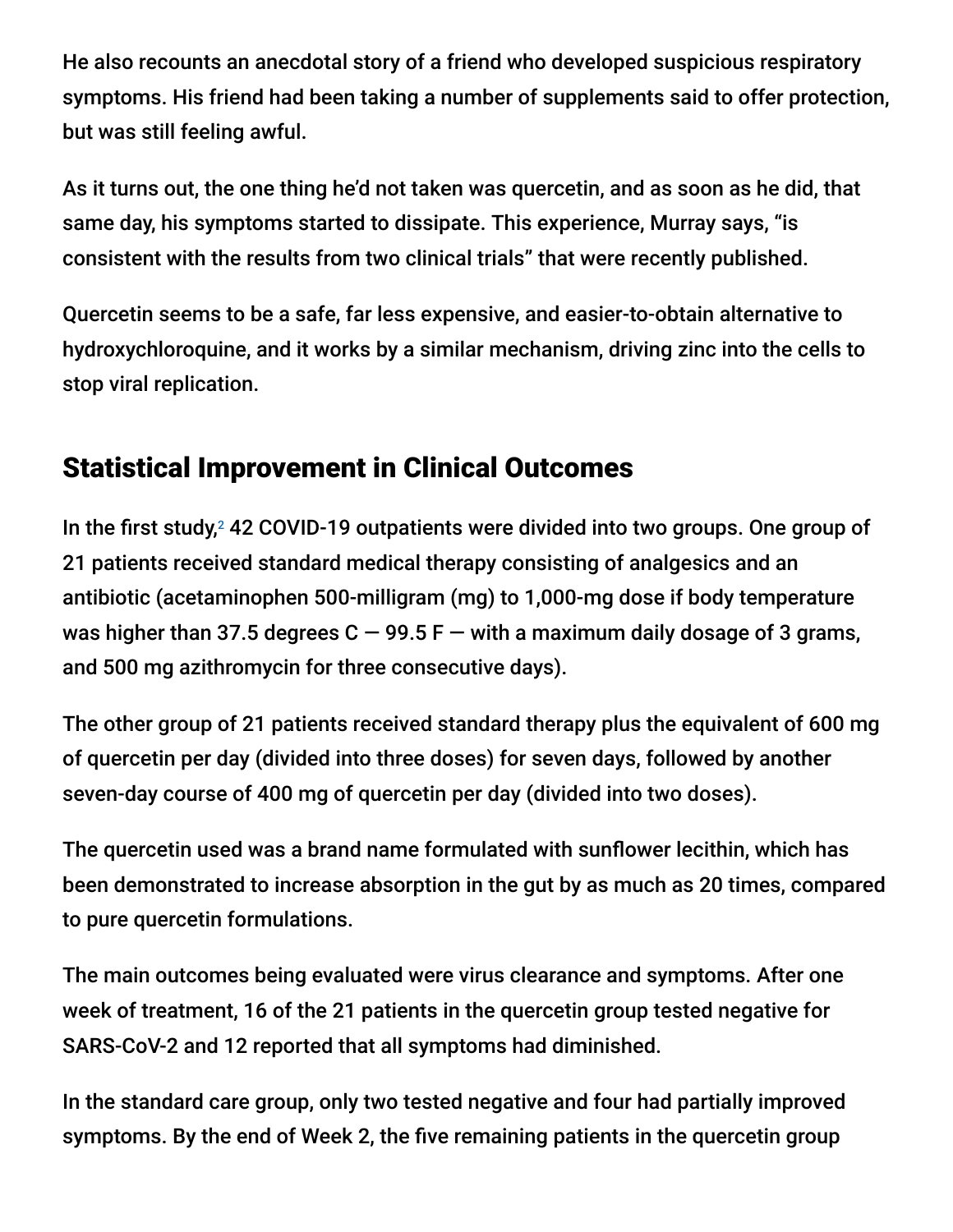tested negative. In the standard care group, 17 of the 19 remaining patients tested negative and one had died.

As noted by the authors, quercetin supplementation "statistically shortens the timing of molecular test conversion from positive to negative, reducing at the same time symptoms severity and negative predictors of COVID-19."

"These results are impressive and hopefully additional studies will be conducted on hospitalized patients to see how quercetin might be helpful in more severe cases," Murray wrote in his newsletter.

### Quercetin Reduces Hospitalizations and Deaths

The second study<sup>3</sup>  $-$  a prospective, randomized, controlled and open-label trial  $-$  gave 152 COVID-19 outpatients a daily dose of 1,000 mg of quercetin for 30 days to evaluate its adjuvant effects in the treatment of early symptoms and the prevention of severe infection. According to the authors:

*"The results revealed a reduction in frequency and length of hospitalization, in need of non-invasive oxygen therapy, in progression to intensive care units and in number of deaths. The results also confirmed the very high safety profile of quercetin and suggested possible anti-fatigue and pro-appetite properties.*

*QP (Quercetin Phytosome®) is a safe agent and in combination with standard care, when used in early stage of viral infection, could aid in improving the early symptoms and help in preventing the severity of COVID-19 disease. It is suggested that a double-blind, placebo-controlled study should be urgently carried out to confirm the results of our study."*

### Mechanisms of Action

As noted in the first study $^4$  above, quercetin was chosen based on the fact that it has antiviral, anti-blood clotting, anti-inflammatory and antioxidant properties, all of which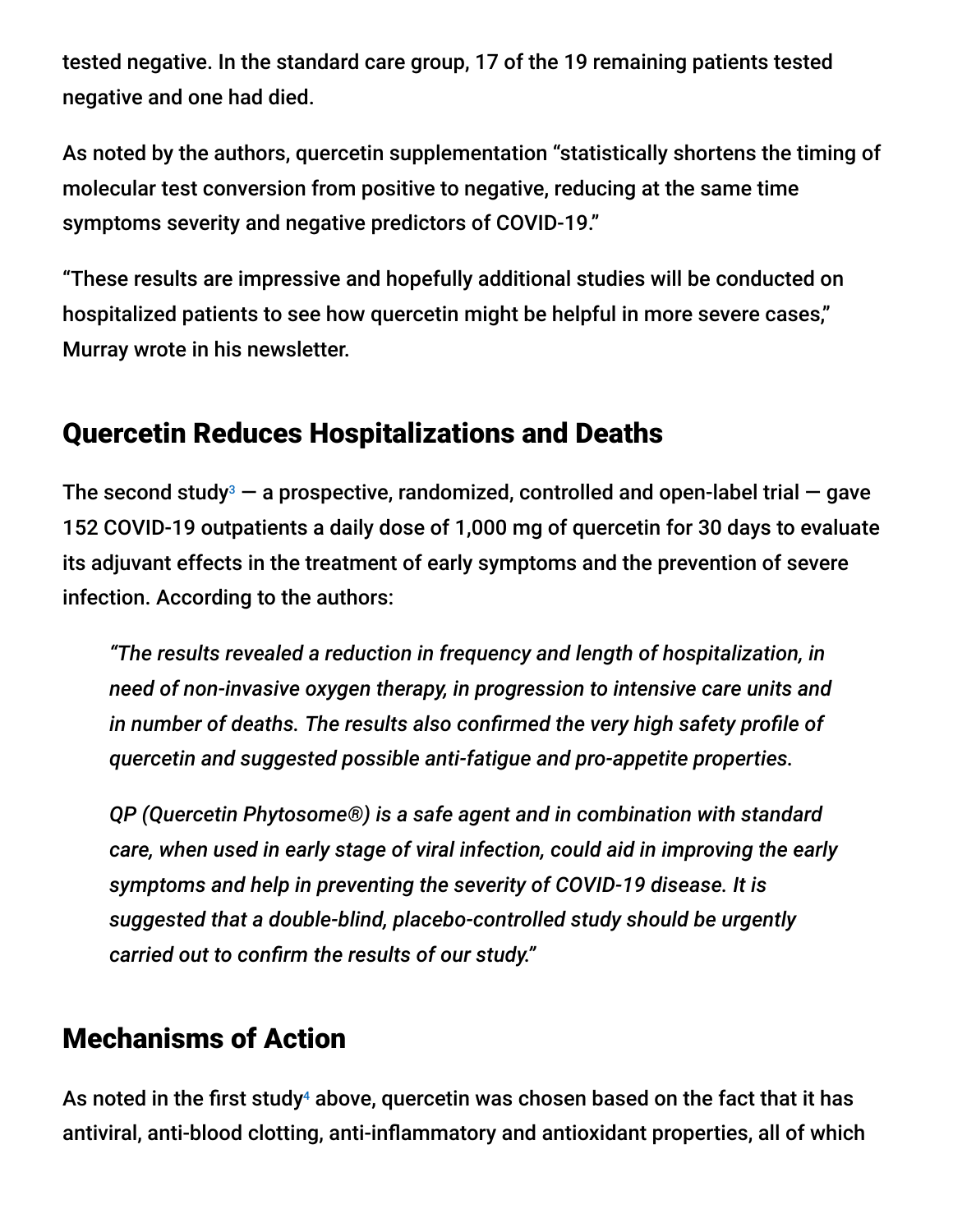are important in the treatment of SARS-CoV-2 infection. In the second study, more detailed mechanisms of action are reviewed. According to the authors: 5

*"SARS-CoV-2 proteases, like 3-chymotrypsin-like protease (3CLpro), papain-like pro-tease (PLpro), RNA-dependent RNA polymerase, spike (S)protein and human angiotensin-converting enzyme 2 (hACE2) are considered possible targets for developing effective anti-COVID-19 drugs.*

*Recently, molecular docking studies have suggested the possible binding interaction of quercetin with the 3CLpro, PLpro, and S-hACE2 complex. Some recent results, obtained by biophysical techniques, appear to support the results of the molecular docking studies.*

*Quercetin, a flavonol not naturally present in the human body, is the most abundant polyphenol in fruits and vegetable and is widely used as a dietary supplement to boost the immune system and promote a healthy lifestyle.*

*Quercetin is characterized by three crucial properties: antioxidant, antiinflammatory and immunomodulatory. The combination of these actions allows quercetin to be a potential candidate to support all unhealthy conditions where oxidative stress, inflammation and immunity are involved."*

Initially, quercetin gained attention as a potential treatment against SARS-CoV-2 infection because it's a zinc ionophore, meaning it shuttles zinc  $-$  which has well-known antiviral effects  $-$  into your cells just like the drug hydroxychloroquine.

**<sup>66</sup>** In particular, quercetin exerts significant **inhibition** on the binding of specific spike pro **inhibition on the binding of specific spike proteins to ACE-2 receptors, thereby blocking the ability of the virus to infect human cells. Quercetin has also been shown to directly neutralize viral proteins the are critical in the replication of SARS-CoV-2. ~ Dr. Michael Murray"**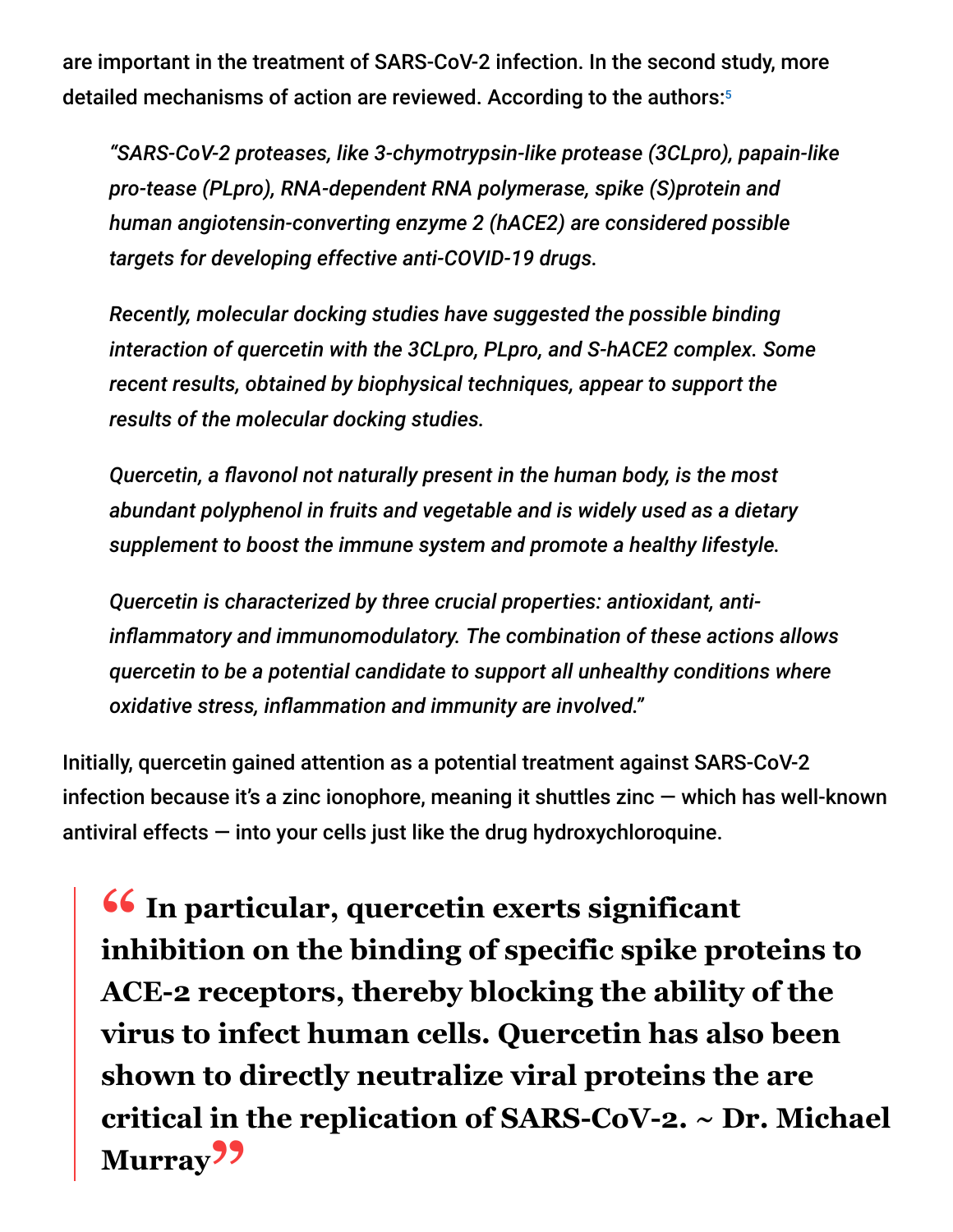Some proposed the primary reason hydroxychloroquine and quercetin worked was because of this feature. Of course, you also had to take zinc along with either of them. To effectively act as a zinc ionophore, the quercetin also needs vitamin C.

Since then, other studies, including the two reviewed here, have shown quercetin has other actions that makes it useful against SARS-CoV-2 as well. As reported by Murray in his newsletter:

*"In particular, quercetin exerts significant inhibition on the binding of specific spike proteins to ACE-2 receptors, thereby blocking the ability of the virus to infect human cells. Quercetin has also been shown to directly neutralize viral proteins the are critical in the replication of SARS-CoV-2."*

In some studies, quercetin has also been shown to inhibit the release of inflammatory cytokines, which could help alleviate infection-related symptoms and suppress excessive inflammatory responses from occurring. Its antioxidant effects may also help prevent tissue damage caused by scavenging free radicals, thereby aiding in the recovery process of viral infections. 6

### Quercetin's Antiviral Properties

Quercetin's antiviral properties have been attributed to three main mechanisms of action:

- 1. Inhibiting the virus' ability to infect cells
- 2. Inhibiting replication of already infected cells
- 3. Reducing infected cells' resistance to treatment with antiviral medication

For example, research<sup>7</sup> funded by the U.S. Defense Advanced Research Projects Agency (DARPA), published in 2008, found it lowers your risk of viral illness such as influenza and boosts mental performance following extreme physical stress, which might otherwise undermine your immune function and render you more susceptible to infections.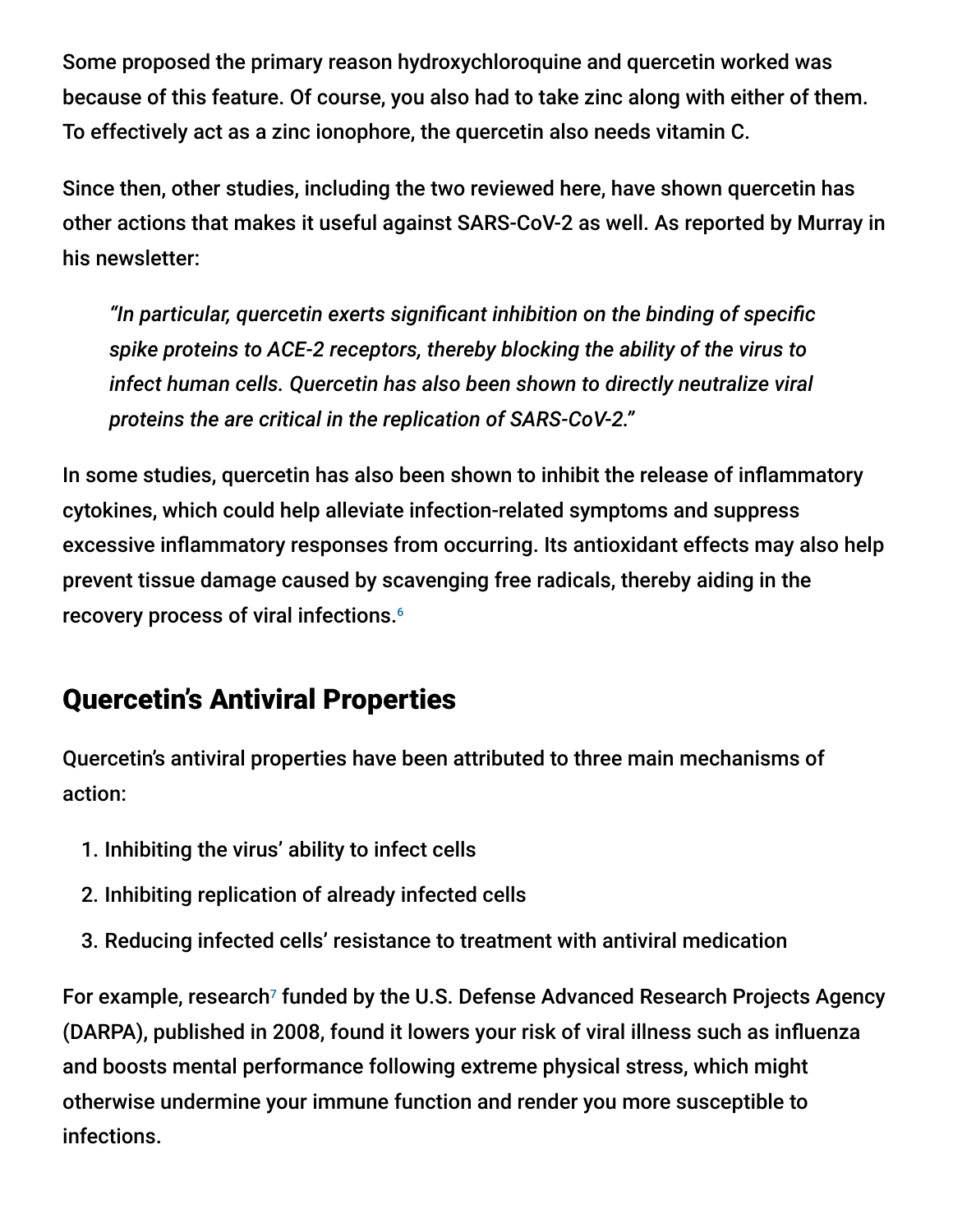Here, cyclists who received a daily dose of 1,000 mg of quercetin in combination with vitamin C (which enhances plasma quercetin levels8,9) and niacin (to improve absorption) for five weeks were significantly less likely to contract a viral illness after bicycling three hours a day for three consecutive days, compared to untreated controls. While 45% of the placebo group got sick, only 5% of the treatment group did.

### Quercetin Works Against Many Common Viruses

Before the COVID-19 pandemic struck, several studies had highlighted quercetin's ability to prevent and treat the common cold and seasonal influenza.<sup>10,11,12,13,14,15,16,17,18</sup> By attenuating oxidative damage, it also lowers your risk of secondary bacterial infections, $19$  which is actually the primary cause of influenza-related deaths.

Importantly, quercetin increases mitochondrial biogenesis in skeletal muscle, which suggests part of its antiviral effects are due to enhanced mitochondrial antiviral signaling.<sup>20</sup> Quercetin also works against other viruses, as demonstrated in the following studies:

- A 1985 study found quercetin inhibits infectivity and replication of herpes simplex virus type 1, polio-virus type 1, parainfluenza virus type 3 and respiratory syncytial virus (RSV). 21
- A 2016 animal study<sup>22</sup> found quercetin inhibited mouse dengue virus and hepatitis virus.
- Other studies have confirmed quercetin's power to inhibit both hepatitis B<sup>23</sup> and C<sup>24</sup> infection.
- A March 2020 study<sup>25</sup> found quercetin provides "comprehensive protection" against Streptococcus pneumoniae infection, both in vitro and in vivo, primarily by neutralizing pneumolysin (PLY), $^{26}$  one of the toxins released from pneumococci that encourages S. pneumoniae infection to blossom in the first place.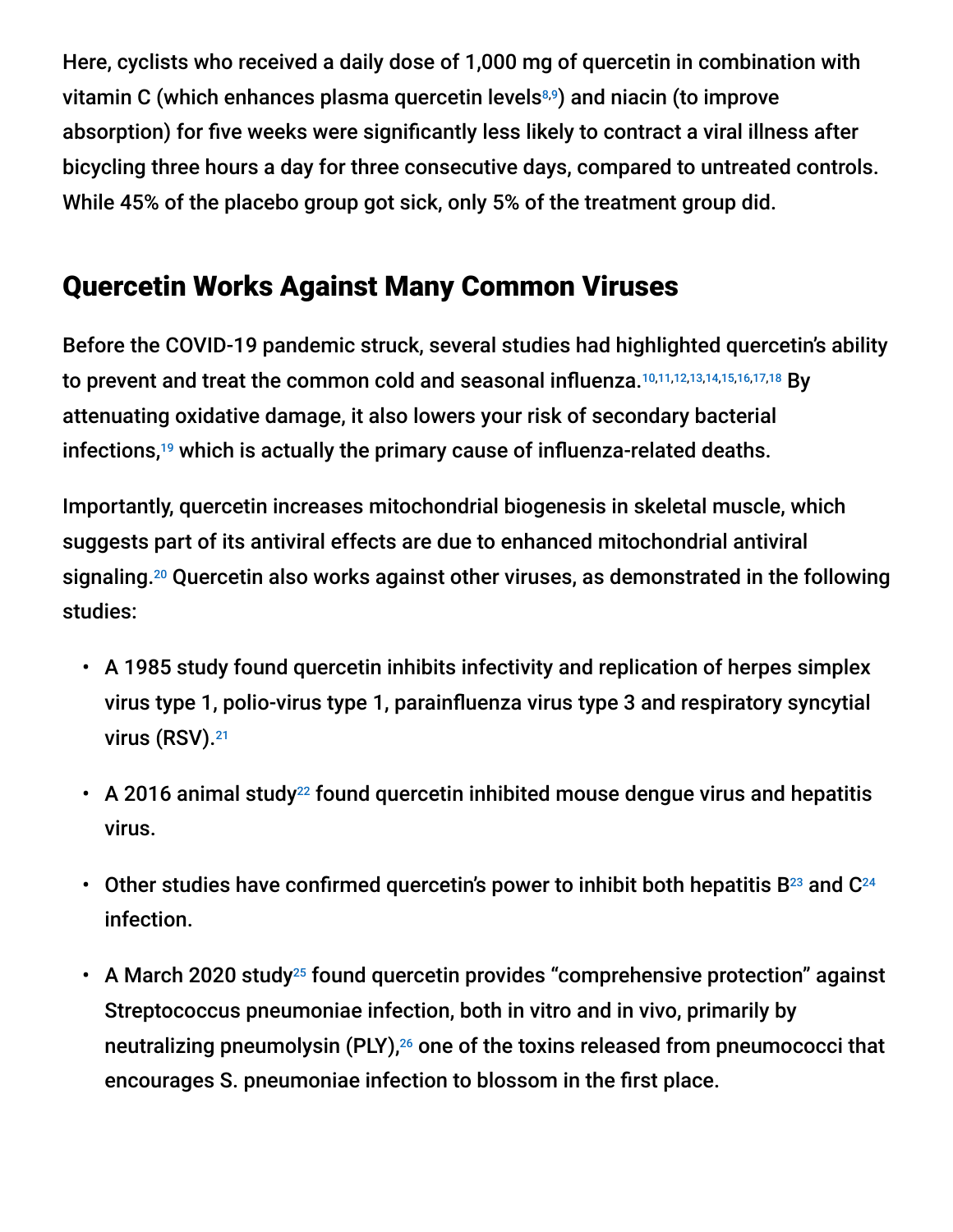Streptococcus pneumoniae is responsible not only for pneumonia, but can also be involved in some ear and sinus infections, meningitis and certain blood infections. 27 As reported by the authors of this study: $^{28}$ 

*"The results indicated that quercetin significantly reduced PLY-induced hemolytic activity and cytotoxicity via repressing the formation of oligomers.*

*In addition, treatment with quercetin can reduce PLY-mediated cell injury, improve the survival rate of mice infected with a lethal dose of S. pneumoniae, alleviate the pathological damage of lung tissue and inhibit the release of cytokines (IL-1β and TNF-α) in bronchoalveolar lavage fluid.*

*Considering the importance of these events in antimicrobial resistant S. pneumoniae pathogenesis, our results indicated that quercetin may be a novel potential drug candidate for the treatment of clinical pneumococcal infections."*

### How Quercetin Combats Inflammation and Boosts Immunity

Aside from its antiviral activity, quercetin is also known for boosting immunity and combating inflammation. As noted in a 2016 study $^{29}$  in the journal Nutrients, mechanisms of action include (but is not limited to) the inhibition of: $30$ 

- Lipopolysaccharide (LPS)-induced tumor necrosis factor  $\alpha$  (TNF- $\alpha$ ) production in macrophages. TNF- $\alpha$  is a cytokine involved in systemic inflammation, secreted by activated macrophages, a type of immune cell that digests foreign substances, microbes and other harmful or damaged components
- LPS-induced mRNA levels of TNF- $\alpha$  and interleukin (IL)-1 $\alpha$  in glial cells, which results in "diminished apoptotic neuronal cell death"
- The production of inflammation-producing enzymes
- Calcium influx into the cell, which in turn inhibits pro-inflammatory cytokine release, as well as histamine and serotonin release from intestinal mast cells $^{31}$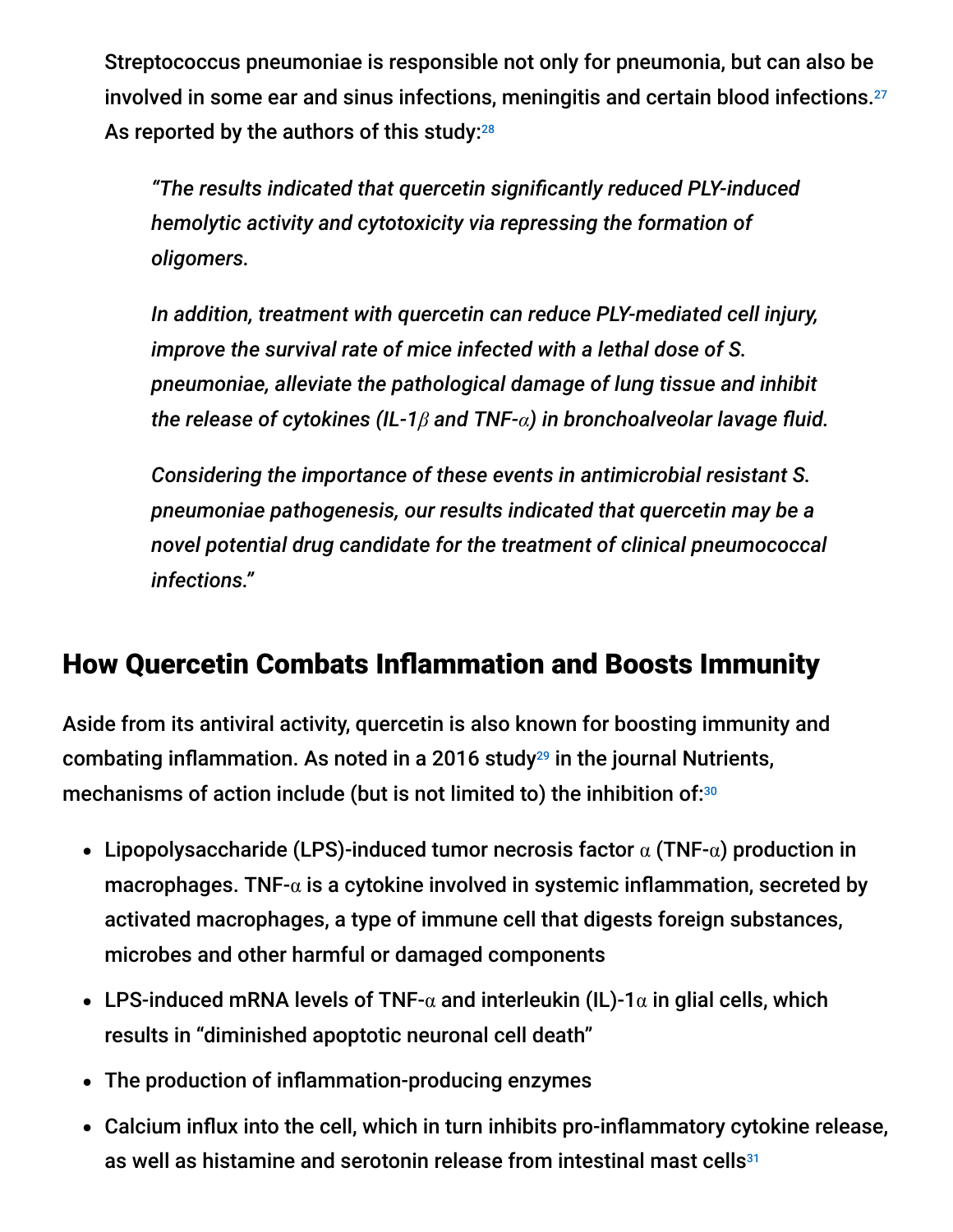According to this paper, quercetin also stabilizes mast cells, has cytoprotective activity in the gastrointestinal tract, and "a direct regulatory effect on basic functional properties of immune cells," which allows it to inhibit "a huge panoply of molecular targets in the micromolar concentration range, either by down-regulating or suppressing many inflammatory pathways and functions." 32

## Some Brands Offer Greater Bioavailability

While quercetin does have potent antiviral effects, in order for it to work effectively you need sufficiently high dosages to raise the level of quercetin in your body's tissues.

The relatively low absorption rate of quercetin is why a sunflower lecithin formulation, sold under the brand name Quercetin Phytosome® was used in the two featured studies discussed at the beginning of this article. That's not your only option though.

Research<sup>33</sup> published in the July-December 2021 issue of the Journal of Natural Health Products Research, found Quercetin LipoMicel Matrix™ has the same total absorption rate as Quercetin Phytosome — and higher peak blood levels.

*"Since both of these forms of quercetin produce similar blood levels, they should produce the same effects at equal dosages based upon quercetin content,"* Murray wrote in his newsletter, adding:

*"My dosage recommendation as part of a nutritional supplement program to support immune function in the prevention of COVID-19 is Quercetin LipoMicel Matrix™ 250 mg twice daily.*

*And in patients with active COVID-19, my recommendation is … six capsules of Quercetin LipoMicel Matrix™ twice a day providing a total of 3,000 mg of quercetin in this enhanced form. This high dosage should be taken for at least 10 days and then reduced to a maintenance dosage of 250 mg twice daily …*

*[This] high dosage may not be necessary. But my dosage calculations are based upon likely tissue concentrations needed to exert the strongest antiviral effects.*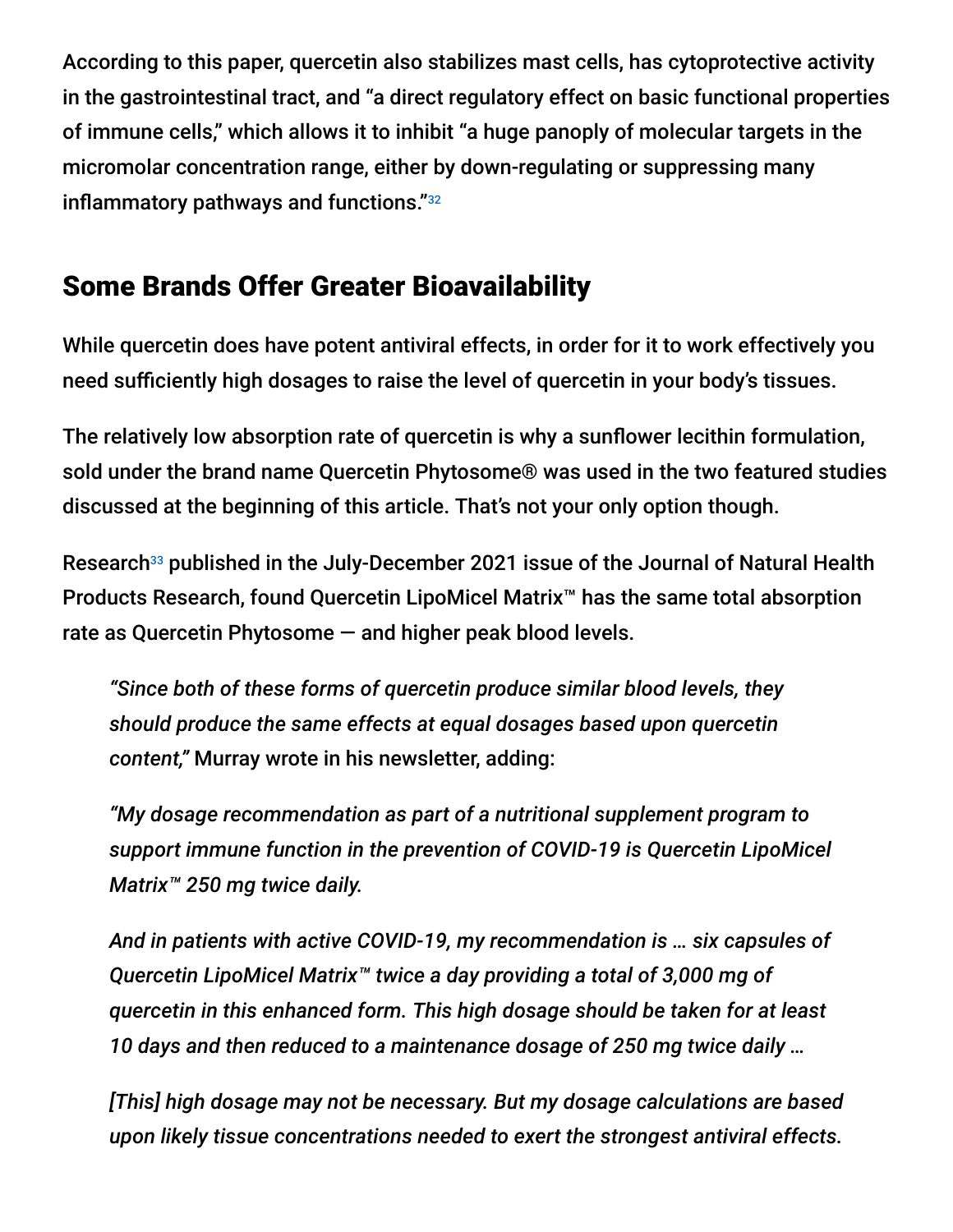*And given the safety of quercetin, there is no harm at this level."*

### Early Treatment Protocol Using Quercetin

One doctor who early on in the COVID pandemic brought quercetin into the limelight was Dr. Vladimir Zelenko. As hydroxychloroquine became difficult to obtain, Zelenko switched to recommending quercetin instead, as it's readily available as an over-thecounter supplement. For a downloadable "cheat sheet" of Zelenko's protocol for COVID-19, visit **[VladimirZelenkoMD.com](https://vladimirzelenkomd.com/)**.

### Other Health Benefits of Quercetin

There are also other lesser known benefits and uses for quercetin, including the prevention and/or treatment of: 34

High blood pressure<sup>35,36</sup>

Cardiovascular disease 37

Obesity<sup>38</sup> and metabolic syndrome<sup>39</sup> (a cluster of conditions including high blood pressure, high blood sugar, high triglyceride levels and fat accumulation around the waist that raise your risk for Type 2 diabetes, heart disease and stroke)

Certain kinds of cancer, in particular leukemia, and to a lesser degree breast cancer 40

Nonalcoholic fatty liver disease (NAFLD) 41

Gout 42

Arthritis 43

Mood disorders<sup>44</sup>

Aluminum-induced neurodegenerative changes, such as those seen in Alzheimer's,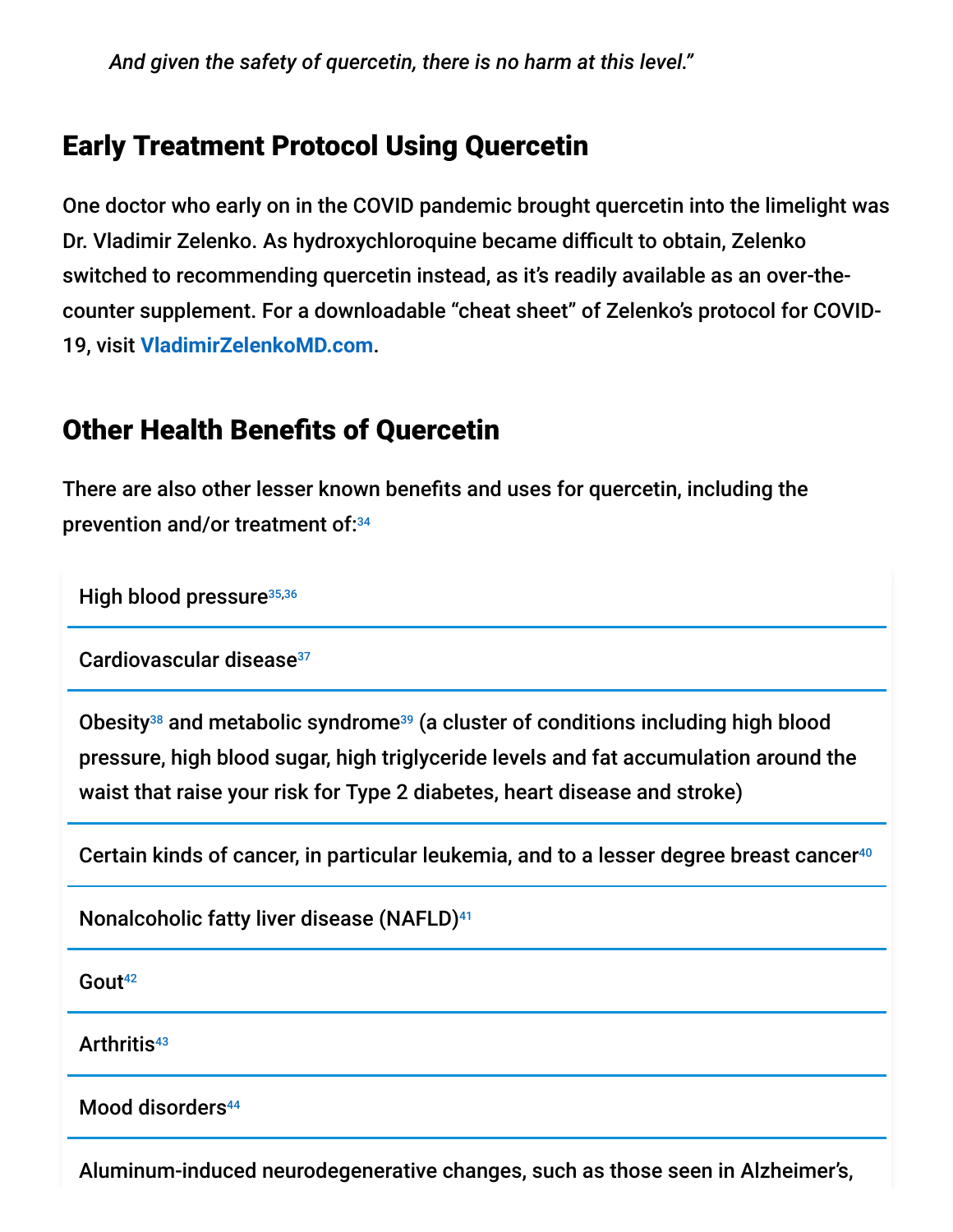Longevity, thanks to its senolytic benefits (clearing out damaged and worn-out cells) 46,47

Research has also highlighted quercetin's epigenetic influence and ability to: 48

- Interact with cell-signaling pathways
- Modulate gene expression
- Influence the activity of transcription factors
- Modulate microRNAs

MicroRNAs used to be considered "junk" DNA. But far from being useless, research has revealed so-called "junk" DNA is actually microRNA and plays a crucial role in regulating genes that make the proteins that build your body.

The microRNA function as "on/off" switches for the genes. Depending on the microRNA input, a single gene can code for any of more than 200 protein products. Quercetin's ability to module microRNA may also help explain its cytotoxic effects, and why it appears to improve cancer survival (at least in mice).

#### **Sources and References**

- <sup>1</sup> [Drmurray.com](https://doctormurray.com/most-recent/)
- <sup>2, 4</sup> [International Journal of General Medicine June 2021; 14: 2807-2816](https://www.ncbi.nlm.nih.gov/pmc/articles/PMC8238537/)
- <sup>3</sup> [International Journal of General Medicine June 8, 2021; 14: 2359-2366](https://pubmed.ncbi.nlm.nih.gov/34135619/)
- <sup>5</sup> [International Journal of General Medicine June 8, 2021; 14: 2359-2366 \(Full\)](https://www.ncbi.nlm.nih.gov/pmc/articles/PMC8197660/)
- <sup>6</sup> [Journal of Natural Health Product Research July-December 2021; 3\(2\) Rationale for Quercetin as a Potential](https://www.dropbox.com/s/y8z5goim3eatwc8/Quercetin%20Abstract%20for%20NHPRS_JS.pdf?dl=0) Supplement to Increase Resistance to COVID
- <sup>7</sup> [American Journal of Physiology August 1, 2008](https://journals.physiology.org/doi/full/10.1152/ajpregu.90319.2008?hits=10&HITS=10&author1=McClellan%2C+JL&sortspec=relevance&searchid=1&maxtoshow=&FIRSTINDEX=0&resourcetype=HWCIT&RESULTFORMAT=)
- <sup>8</sup> [Journal of the American Dietetic Association 2011 Apr;111\(4\):542-9](https://pubmed.ncbi.nlm.nih.gov/21443986/)
- 9, 10, 19, 20 [Journal of Infectious Diseases and Preventive Medicine May 24, 2014; 2: 111](https://www.omicsonline.org/open-access/quercetin-a-promising-treatment-for-the-common-cold-2329-8731.1000111.php?aid=26296)
- <sup>11</sup> [Antiviral Research June 2012; 94\(3\): 258-271](https://www.sciencedirect.com/science/article/pii/S0166354212000630)  $\bullet$
- <sup>12</sup> [Journal of Ancient Diseases & Preventive Remedies 2014](https://citeseerx.ist.psu.edu/viewdoc/download?doi=10.1.1.913.2817&rep=rep1&type=pdf)
- <sup>13</sup> [Viruses 2016 8\(1\), 6](https://www.mdpi.com/1999-4915/8/1/6)
- <sup>14</sup> [European Journal of Pharmaceutical Sciences June 28, 2009; 37\(3-4\): 329-333](https://www.sciencedirect.com/science/article/abs/pii/S0928098709000761)